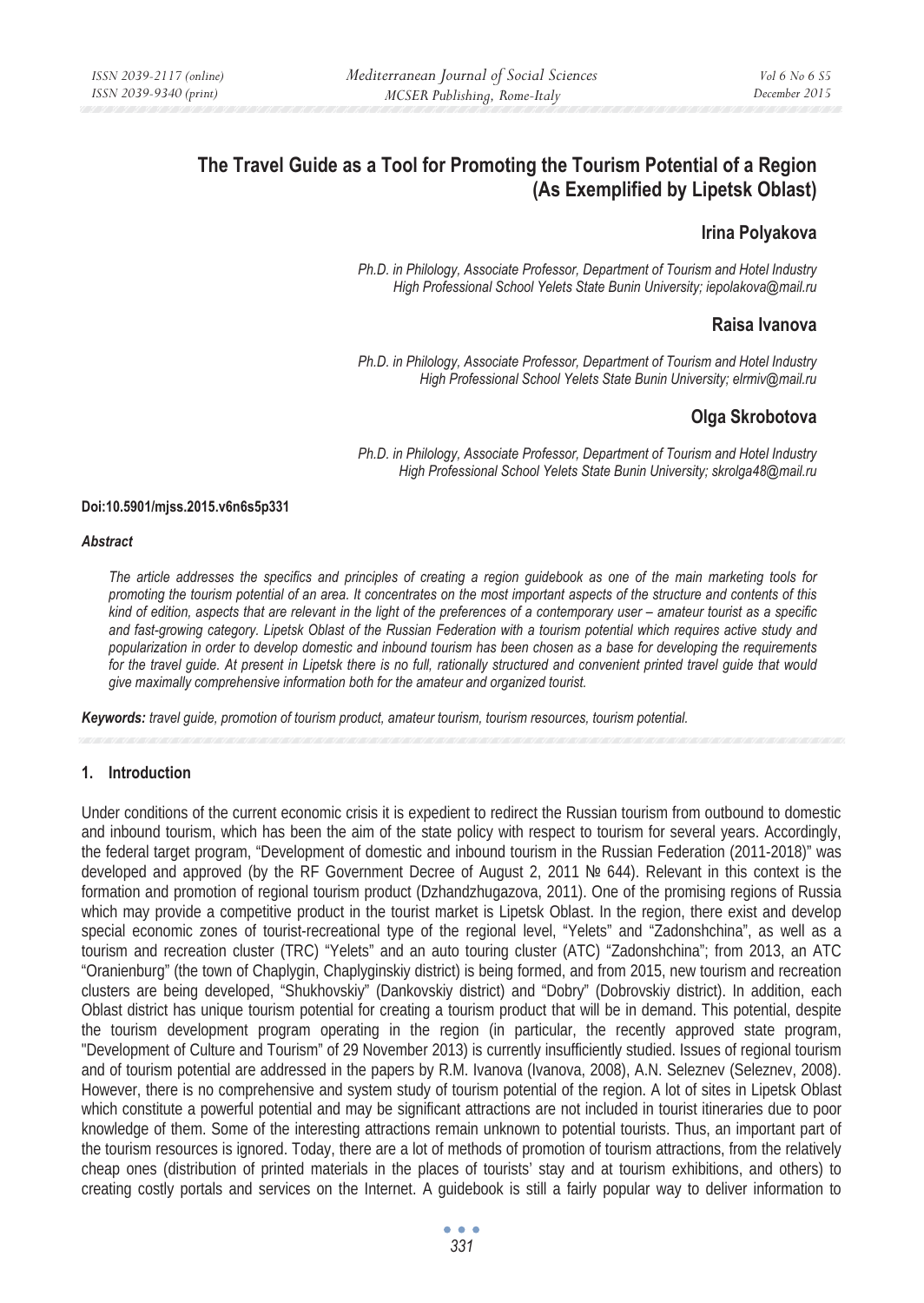tourists. Creation of a modern travel guide requires taking into consideration tourists' needs, the practice of creating similar editions, the characteristics of the information environment in which the travel guide will exist; as well as the necessity to promote a particular region. The guidebook created with the tourist's needs in mind can become an effective tool of promotion.

The development of a travel guide to Lipetsk Oblast is an important and necessary step towards the successful promotion of the tourism product of the region in the tourism market (Zamyatin & Zamyatina, 2007). Its creation is based on a detailed study of the tourism potential of the Oblast districts, which implies the identification and description of the tourism attractions (focusing mainly on cultural and educational type of tourism) and of the tourism infrastructure facilities. At present in Lipetsk there is no full, rationally structured and convenient guidebook that would give maximally comprehensive information for the tourist.

### **2. Theory and Methods**

#### *2.1 Methods*

The research is focused on identifying a rational system of the principles of creating a travel guide to the region, namely on defining a clear-cut rational structure, composition and specificity of the content in accordance with its functional goals, and in this connection on creating the methods for selecting information to be included in the guidebook. Depending on these aims, the research methods include the following:

- terminology analysis method for defining more accurately and distinguishing between the concepts, "travel guide' and "travel catalogue", "amateur tourism" and "organized tourism";
- the method of structural analysis and the related structural and functional method, classification methods, and systematization method necessary for studying the structure and classifications of modern printed travel guides, as well as for developing the methods of collecting information about the attractions to be included in the travel guide to the region;
- the source analysis method used in the study of scientific papers on the subject of the article and in the study of the versions of the existing tourist guides to regions of the Russian Federation, including Lipetsk Oblast
- the method of comparative analysis required in identifying the strengths and weaknesses of the considered travel guides

## *2.2 Theoretical aspects of the study of the specificity of the travel guide*

The Big Encyclopedic Dictionary (BES) gives the following definition: "A travel guide is a reference book containing information about the country, city, tourist itinerary, historical and artistic monuments, etc." (Big Encyclopedic Dictionary). However, in our opinion, to understand the specificity of the travel guide, one cannot rely solely on that definition, as it does not reflect the essence characteristic and the main function of this kind of edition implicit in the term morphology, namely that the travel guide is designed to "guide", point the way, the route. This does not allow us to distinguish between similar genre types such as the travel guide and the travel catalog*,* which the above definition actually suits. In addition, there are inaccuracies in the classification of travel guides. Thus, depending on how the users are transported, two kinds of guides are sometimes distinguished: itinerary travel guides ("point of interest" in such guidebooks are shown in a sequence determined by the itinerary) and reference guidebooks (order of movement of tourists is not indicated). In the second case we deal not with a guide but with a catalog or a reference book.

In this context, more appropriate is the definition of a travel guide given in the national standard of the Russian Federation GOST 7.60-2003 "SIBID. Editions. The main types. Terms and Definitions": A reference book, that contains information about some geographic or cultural-educational institution (activity), arranged in the order, easy to follow or "(GOST 7.60-2003). This definition is correct in the sense that with preparation of a travel guide to the region, it allows us to focus on one of the main tasks of the edition - to build a rational itinerary for the tourist. In this regard, the guide must have such characteristics as clearly structured material and expedient arrangement of the information about attractions, taking into account the orientation to the itinerary of the amateur tourist.

Thus, the main principle of creating a travel guide must be orientation to the needs of the tourist, first of all, the amateur one. Amateur (in other terms, independent, free-weeling) tourism, in contrast to the organized one, is "traveling and hiking, including the active forms of transportation, arranged by the tourists themselves, without turning to organizations or individual entrepreneurs providing tourism services" (GOST R 54601-2011). The amateur tourist forms the itinerary by himself, without resorting to the services of tour operators or travel agents: he/she buys a ticket to travel,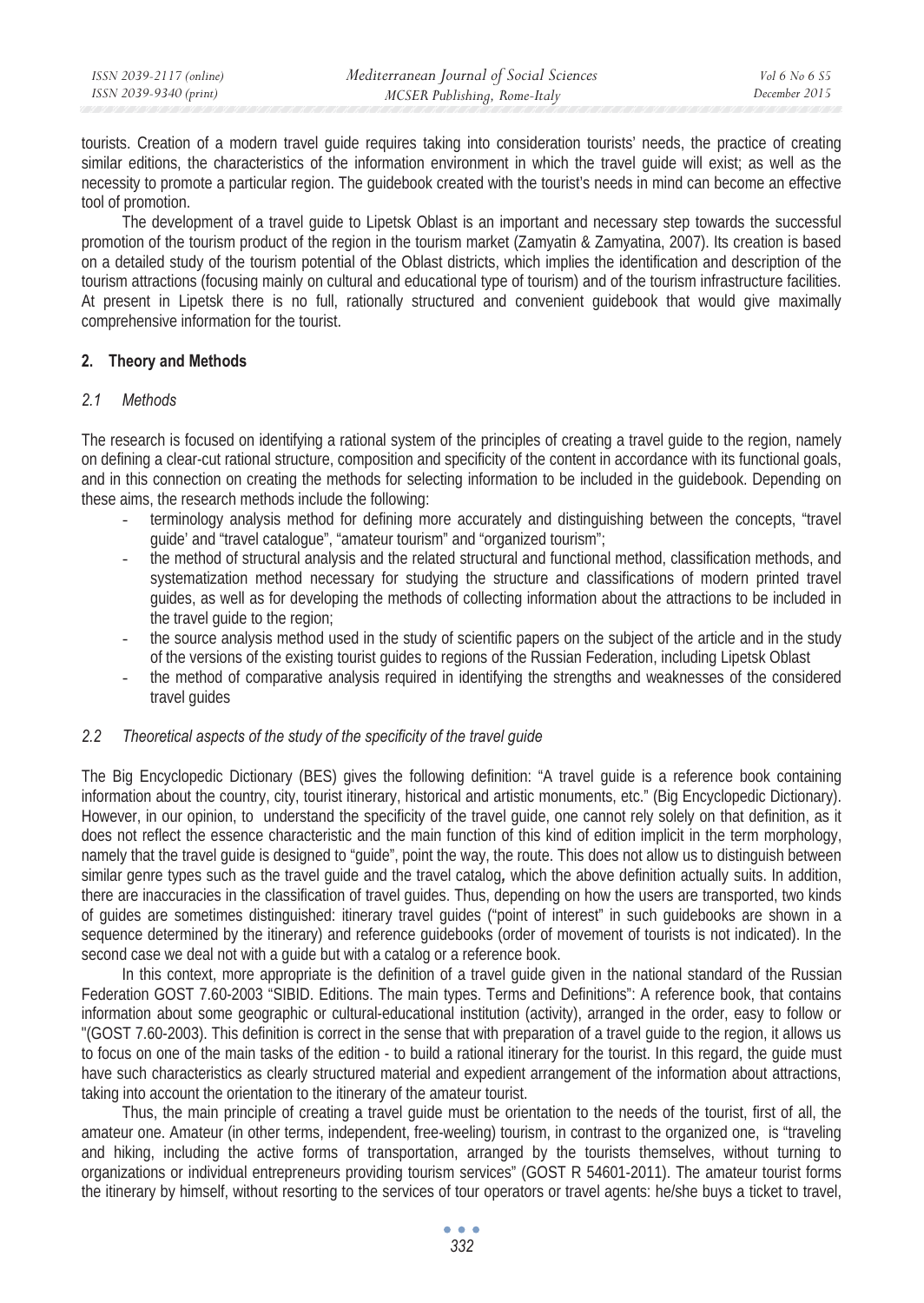finds a hotel, and selects destinations and excursions, actively using maps and guidebooks. Currently, the number of such tourists is increasing, which is due to many factors: the low cost of trips, simplified reservation systems for booking hotels and buying tickets, the growing number of "literate" travelers who without agents and overpayments are able to find the necessary information for creating their tour, etc. As to the internal tourism, the amateur tourists usually travel by car (auto tourism). In this situation it is especially important for them to have a travel guide with reliable and relevant information not only about the sights of the area, but about accommodation, public catering facilities, tourist information centers, gas stations and others. And it is desirable that the information in the travel guide be grouped, basing on the priority needs of this category of tourists: at first, information on available accommodation and catering facilities, on transport accessibility, etc. should be provided and then, about the sights.

Depending on tourists' needs there are different classifications of travel guides. By the specifics of the material, there are guides to the countries of the world, to particular countries, to particular regions; the thematic guides are a special category. By genre, travel guides are divided into advertising-reference and reference-advertizing editions "represented by handouts, booklets and brochures (a self-guide, a free guide, a brief guide); and author's guides, which are informational - advertising and reference - encyclopedia editions" (a tourist handbook, a souvenir guide, a guide book, a complete guide)(Filatova, 2012, p. 79).

Among all classifications of travel guides, classification by the form of information presentation is of the greatest interest. In accordance with this feature, there are printed, electronic, audio and video travel guides. The audio guide is used primarily when familiarizing oneself with the museum exhibit, or on an excursion without a guide (guide-interpreter), whereas the printed, electronic and video guides are usually used to explore the tourist area (of the country or region) and navigate through it. Video guides are convenient for studying at home before the trip.

Among the tourist information materials listed above, electronic (internet, GPS) guides are gaining the increasing popularity, first of all among young people. This is certainly connected with the convenience and speed of sorting of and searching for the required information. Therefore, when creating a travel guide, it is necessary to focus on the needs of modern tourists. "Guides, that can be stored in the mobile phone and that will contain all the necessary information (brief information about the city, set of itineraries with pictures and a brief description of objects; information on public catering facilities: canteens, cafes, bars, restaurants; emergency numbers, hospitals telephone numbers, and many others) will make tourists more mobile and increase the attractiveness of Russian cities" (Malyshev, 2013, pp. 84-87). However, this does not mean that the printed travel guide as a type must and may go out of use forever.

#### **3. Results and Discussion**

The printed travel guide is the most ancient kind preferred by many modern travelers too. Now it is of secondary importance compared with the electronic one, but its necessity cannot be doubted, since it remains one of the most important information means of advertising a tourist area, a necessary element of its image (Antonova, 2006; Rutsinskaya 2013). The abundance and unlimited use of the Internet information, in particular, of advertising "dissolves" the user in it, distracts his/her attention and therefore reduces its marketing efficiency; whereas the printed edition of the travel guide is almost a unique phenomenon, and at least it attracts attention. Thus, the printed version can and should complement the GPS-guide. But in addition, it should maximally meet the user's need for convenience, so it should look somewhat differently from its predecessors. It should be a pleasure to hold it in your hands; it should be bright and colorful, light, convenient, compact, having the "readable" print size (should not impede reading). In addition, a modern printed guide should be interactive, which in particular, can be achieved by giving the information in a concise, easily perceived form, as well as by supplying links to Internet resources, as well as hyperlinks just as it is done in the electronic guide. The system of popular hyperlinks is quite acceptable and understandable in the printed form, and it is only slightly more difficult to use.

It is convenient to interact with the user in the printed travel guide through static infographics. Currently, infographics is a trendy and common way of presenting information; it is widely used on the Internet, on television and in the printed text. Infographics is a kind of modern graphic design, a visual and artistic presentation of the material with the help of words, pictures, diagrams, geometrical figures; it implies delivering information to the reader in a capacious, laconic manner.. In the guidebook, infographics is not an innovation: a map of tourist destinations, a rubricator - all these are kinds of infographics. However, an important task in creating a guide will be to approach the electronic version, which implies even clearer, even more accessible, laconic and convenient delivery of the material providing for the interactivity of the edition. The solution of this problem is fascilitated by a wide use of a system of signs, diagrams, images and tables; a graphical presention of information; a colorful, eye-catching design; emotional colors; simplification, etc., while maintaining the internal integrity of the transmitted information. Thus, thanks to the correct use of infographics it is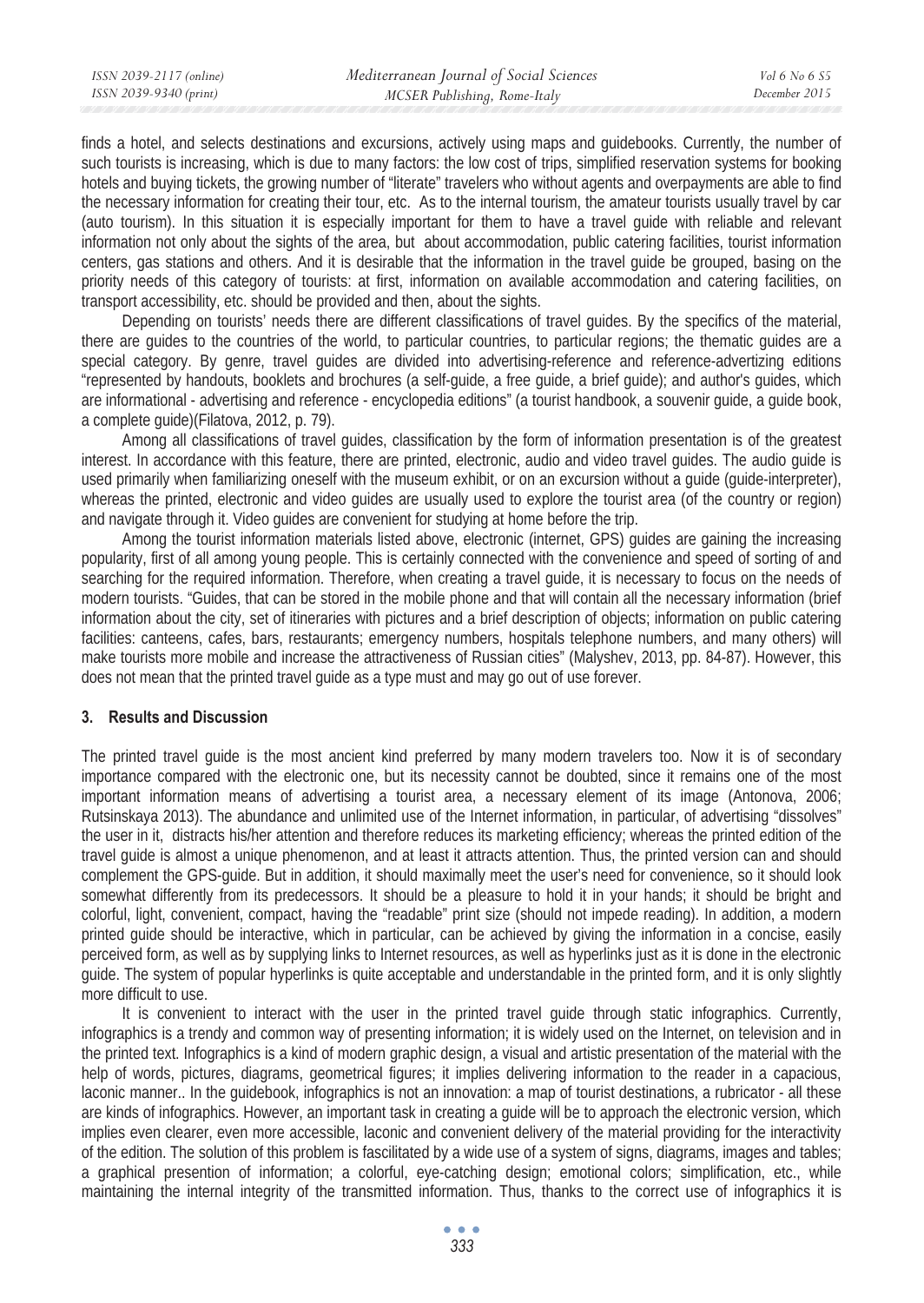possible to solve a number of problems at a time: to reduce the overall volume of the guide, to simplify delivery of information to the recipient, to make it convenient, to create an exemplary, illustrative publication through visualization of material, to make it similar to the electronic version.

So, the printed travel guide must have a convenient (in terms of search speed and clarity) rubricator and navigation. All these requirements are based on the demands of the modern tourist who expects the speed and ease-ofuse of the information resource, as well as satisfaction from the outcome. However, the printed guide to the region should not be a duplicate of the electronic one. It may be different in the completeness of the material resources of the area (to be more concise, schematic or, on the contrary, full), but in any case, it may be an addition to the electronic (Internet) version.

Speaking of the visual expression of the travel guide, it is necessary to dwell on the requirements for photographs of the attractions placed in the publication. Photos of attractions are perhaps, the most important component of the travel guide, which is often the main criterion for the tourist to choose tourism attractions, accommodation and other tourism resources. In this regard, there must be a sufficient number of photo illustrations in the guide. They must be original (not previously used in other publications, that is, plagiarism is excluded), of high quality, colored, vivid, excluding gloomy background, and presenting the object at the best camera angle.

One of the significant drawbacks of printed travel guides to regions, as A.A. Sokolova rightly believes, is *incomplete information* due to "the orientation of the developers and authors to a mass audience, to meeting the need for entertainment and other activities not related to the consumption of useful information", as well as *a shift in emphasis* and *misrepresentation of information* (Sokolova, 2011, p. 163). Indeed, it is improper to distort information about significant attractions of a tourism area or not to make it available at all in the guide. All this makes the guidebook an unreliable source and leads to the impoverishment of the image of a destination, directly affecting the amount of tourism demand. However, the completeness of the information in the travel guide is rather relative. Giving details of each destination attraction one can make the guide, in the first place, "dimensionless", overwhelmed with information, massive, and therefore inconvenient to use; and secondly, the attractions become less interesting for an excursion visit; thirdly, the guide in this case will go beyond the genre and turn into an encyclopedia of attractions (resources). Thus, when creating a travel guide, it is important to remember that the information placed in it, depends on the tourist interest. In this regard, it is rational to specify the information only about the resources that can enjoy tourist demand. Of course, the degree of tourist interest in this case is a subjective value, and it is possible to calculate it only figuratively, given certain parameters. For example, architectural monuments have indicators such as age, current condition, a certain degree of attractiveness, accessibility, location in relation to other excursion objects, unique character, historical significance (the monuments of federal and regional level), and so forth. All these criteria, of course, affect the level of the tourist demand for the attraction. Thus, an architectural monument of regional importance that does not possess a high degree of uniqueness and attractiveness, is located at a very great distance from other objects of the territory and is inaccessible for seeing (it is not possible to come up to it on foot) will be less important for the tourist (as was pointed out above, the criteria are relative, since much depends on the individual preferences of the tourist; therefore, the basis is the needs of the "average" (mass) tourist).

Today, travel guides to the regions of the Russian Federation, including Lipetsk Oblast, meet the above-listed requirements to the structure and contents only partially.

After examining a series of regional guides (most of these publications are promotional materials, so there are no conventional output data: "Green Guide. Eco travel guide to Kaluga Oblast", issue ʋ 2, 2013; "Lipetsk Oblast. The most comprehensive guide" (2014) ; "Travel guide to Leningrad Oblast" (under the. ed. of Birzhakov M.B., 2007); "Guide to Ivanovo and Ivanovo Oblast" (published by Ajax-Press, 2014); "A short guide to Kostroma Oblast"" (Bychkov, 2010); Guides of "Petit Fyute" series (Ryazan, Orenburg, Novosibirsk, Tyumen, Omsk, Irkutsk Oblasts, and others) we came to the conclusion that the most complete in terms of this approach is a guide to Kaluga Oblast "Green Guide. Eco travel quide to Kaluga Oblast", issue  $Ne 2$ , 2013). However, it does not cover all the resources of a destination, as it is topical: the publication is focused solely on environmental kind of tourism in the area. Nevertheless, the strong points of this guide are a full rubricator and convenient navigation, interactivity, a system of hyperlinks, a clearly seen composition, abundance of illustrations, colorfulness and, of course, compactness. Of the major weaknesses, the lack of connection with the itinerary of the amateur tourist should be mentioned. The attractions are not located on the 'itinerary' principle; therefore the guide in this case does not "indicate the path", i.e. it does not fulfill its primary function of the genre, which again is a result of gaps in the terminology and contradicts the definition given in the GOST 7.60-2003 (see above).

However, to this criterion - basic, in our opinion – none of the considered travel guides corresponds (several excursion itineraries in the guidebooks of Leningrad and Ivanovo Oblasts are an indicative exception to the general rule, however, this does not make them full travel guides).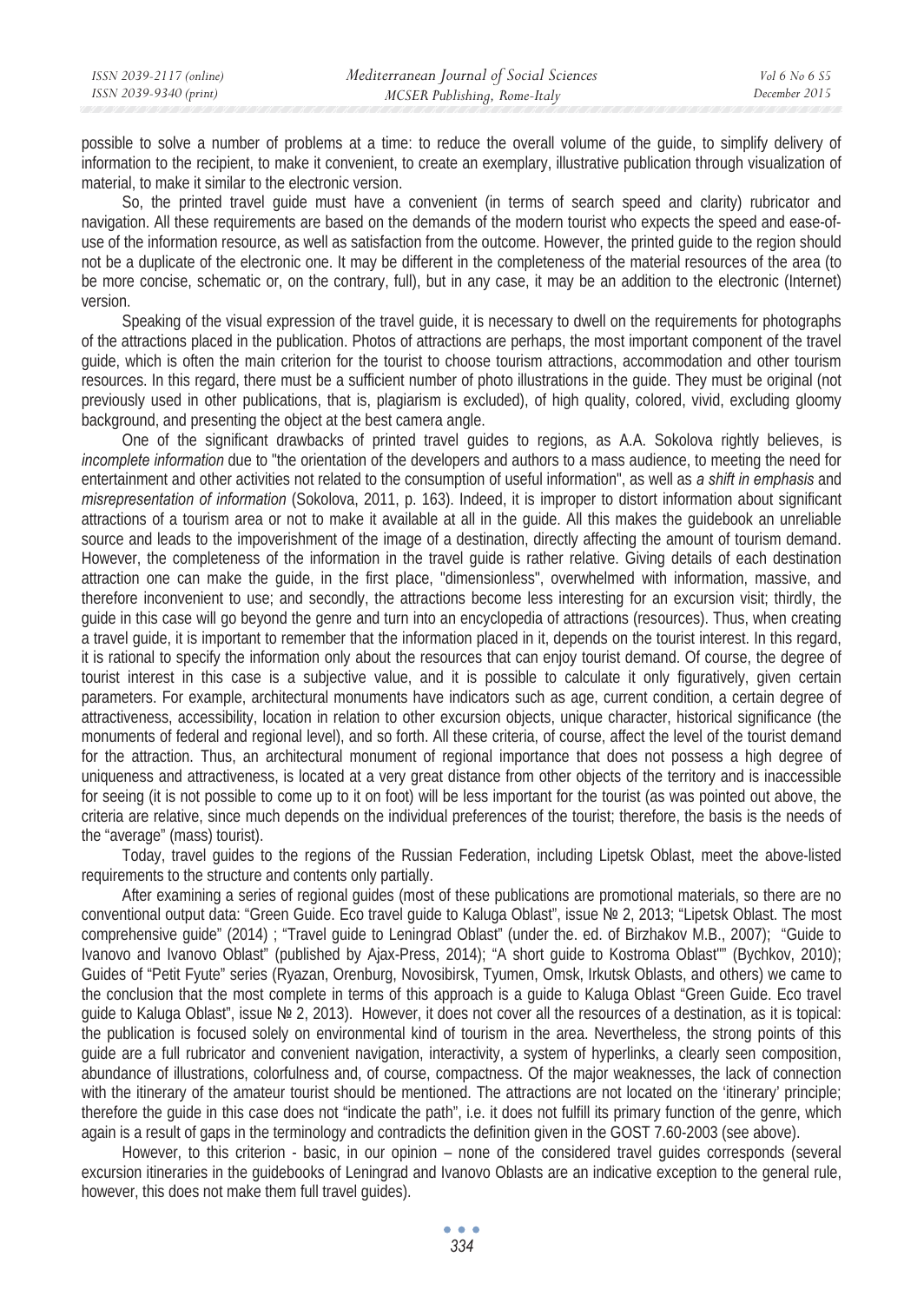The compact guidebook of the "Petit Fyute" series and the guidebook to Kostroma Oblast have a convenient rubricator, but the publications are oversaturated with reference and encyclopedic information (historical information, detailed descriptions of the attractions, and so on.), which, based on the interests of tourists, should be presented in the guide very concisely. This information is more suitable for a tourism catalogue.

Finally, the travel guide to Lipetsk Oblast (2014), which requires a more detailed consideration, being the object of our study, has more drawbacks than positive features.

Strengths: beautiful, colorful edition of reference and encyclopedic nature. It may be a good souvenir. Weaknesses:

- − a large format. Size: 15/21 cm, volume: 399 pages. It is a very big book, weighing about a kilogram. It rather resembles an encyclopedic publication about outstanding attractions. It may be very inconvenient for the tourist. This book may be of interest only for the residents of the area as a souvenir edition about their native land;
- poor rubricator;
- − information about navigating through areas is given only on page 44, not in the index, making it difficult to find the information;
- − It is hard to read the navigation, as the areas of Lipetsk Oblast are indistinctly colored: eighteen areas are of pastel colours, difficult to distinguish. (four regions are light blue or of similar colors, other four districts are light green, etc.) Thus, the search for the desired object by this navigator is almost impossible;
- − it is hard to perceive the structure of the guide, presented in the "Contents" (for example, highlighted are the sections such as "Architecture", "Road Infrastructure", "History of Lipetsk Land", "Great People", "Navigating the Regions", "Celebrations and Traditions in Lipetsk Land" which are separated from the largest section, "Lipetsk Oblast. Region by region" where logically, the information contained in the above sections should be placed);
- − positioning of the guide as "the most complete," which has been repeatedly refuted in the Internet blogs and in the press, can rightly be doubted (see BlogoMedia);
- − the sources of the information are unreliable (ibid.);
- − there is no connection with tourist itineraries, the described monuments are presented outside the general historical and cultural context of the area of regions and towns and cities of Lipetsk Oblast;
- − there is no clear algorithm of selecting attractions to be included in the guide;
- − the edition abounds in a number of errors (factual errors, the ambiguity of stylistic structures, syntax errors, and so on.).

Thus, the presence of this edition does not solve the problem of the promotion of tourism product of Lipetsk Oblast; therefore the need to create a full travel guide remains. Therefore, our future work on studying and popularization of the tourism potential of Lipetsk Oblast will consist in developing the methods of collecting the information on tourism attractions for the travel guide to the region. From the general information about Lipetsk Oblast as a tourism area, about the availability of various tourism resources, as well as taking into account the tourist needs, we will determine the methods for collecting information about Lipetsk Oblast tourism attractions that are of interest both for organized and amateur tourists.

## **4. Conclusion**

Such are the requirements that the region travel guide must meet, and that will be applied in creating a new printed travel guide to Lipetsk Oblast.

The development of tourism in the region implies that most of the Oblast districts, cities and towns will be included in the priority lines of the inbound tourism. This is to a large extent promoted by a detailed study and popularization of the districts' tourism resources. The examination of the tourism potential of Lipetsk Oblast followed by reflecting its outcomes in the travel guide will contribute to the promotion of the regional tourism product. The travel guide must contain maximally full information about a tourism destination in a laconic and convenient form. For this purpose it is expedient to include in it a correctly built rubricator referring the user to the sought-for section. The rubricator is necessary first of all because of the abundance of information, as it requires gradation of the material by heads related to particular kinds of tourism, tourism attractions, etc. Visual expression and interactivity of the travel guide must determine its significant aspect.

Summing up, the printed travel guide is a most important and integral means of promotion of Lipetsk Oblast in the

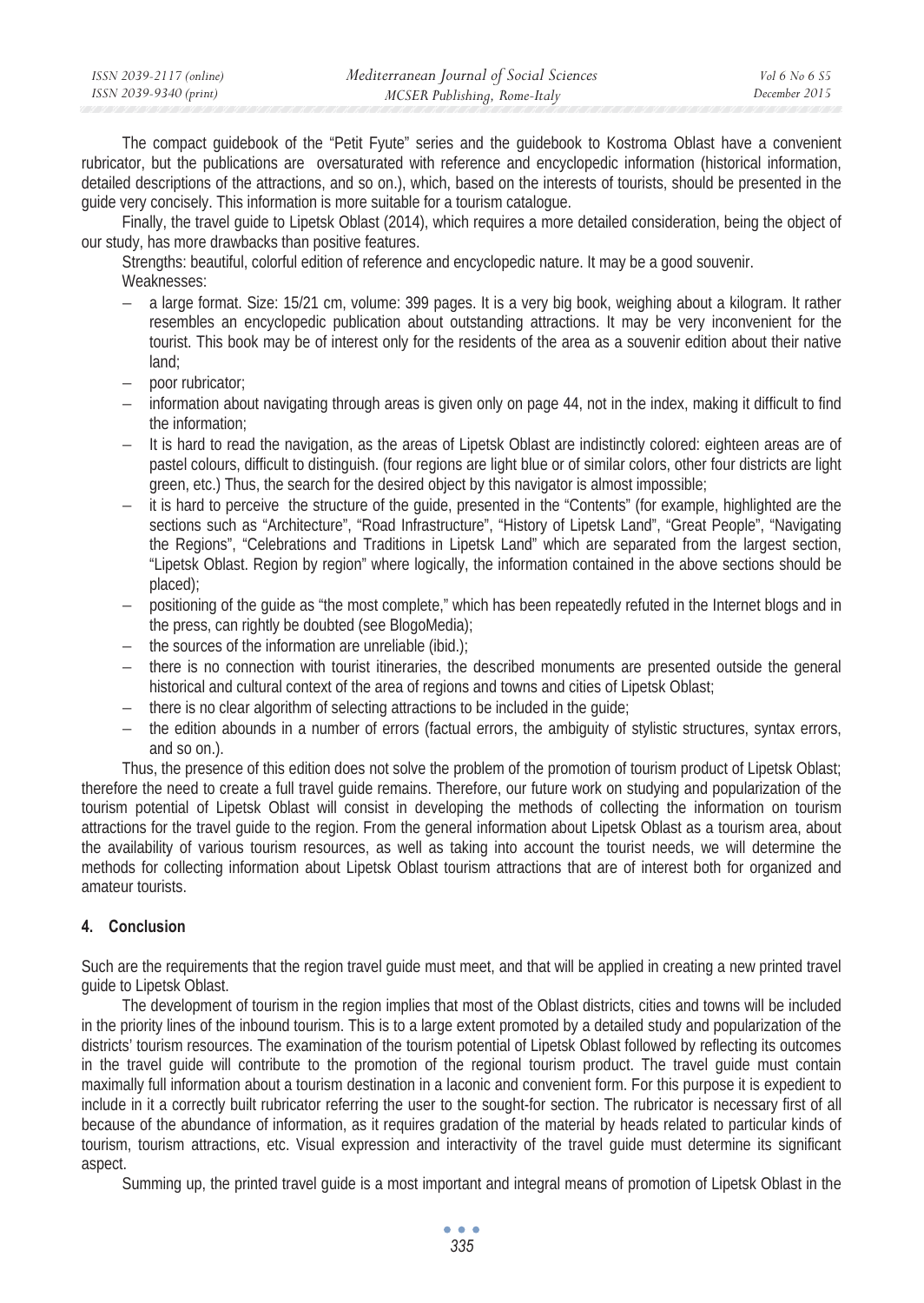tourism market; therefore, correct composition, contents and design are functionally necessary for this kind of edition. Besides, as the tourism resources of this territory have not been systematized, and no catalogs have been issued, creation of the travel guide becomes particularly important. Thus, its development will be the final stage of our study of the tourism potential of the region.

### **5. Acknowledgements**

The publication has been prepared under the research project #15-32-01319 supported by RHSF.

#### **References**

Antonova, Z.V. (2006). Stanovleniye i razvitiye putevoditelya kak vida izdaniya [The formation and development of a travel guidebook as a kind of edition]. M.: MGOU.

Bol'shoy entsyklopedicheskiy slovar' [Big encyclopedic dictionary]. Retrived from: http://dic.academic.ru/dic.nsf/enc3p/247914

- Dzhandzhugazova, E.A. (2006). Marketing turistskikh territoriy [Marketing of tourism areas]. Uchebnoye posobiye. Seriya: Vyssheye professional'noye obrazovaniye. M.: Academia, 112.
- Filatova, N.V. (2012). Zhanrovoye prostranstvo turisticheskogo diskursa [Genre space of a tourism discourse]. Vestnik Moskovskogo gosudarstvennogo gumanitarnogo universiteta im. M.A.Sholokhova. *Filologicheskiye nauki*, Vyp. 2, 76-82.
- GOST 7.60-2003 "SIBID. Izdaniya. Osnovnye vidy. Terminy i opredeleniya [Editions. Mainkinds. Terms and definitions.] Retrieved from http://ohranatruda.ru/ot\_biblio/normativ/data\_normativ/42/42116/
- GOST P 54601-2011: Turistskiye uslugi. Bezopasnost' aktivnykh vidov turizma. Obshchiye polozheniya. [Tourism services.Safety of active kinds of tourism. General provisions.] Retrieved from http://docs.cntd.ru/document/gost-r-54601-2011
- Ivanova, R.M. (2008). Potentsial razvitiya turizma v Lipetskoy oblasti [The development potential of tourism in Lipetsk Oblast]. *Turizm: resursy, tehnologii, obrazovaniye*. Yelets: EGU imeni I.A .Bunina, 32-37.
- Malyshev, S.V. (2013). Sovremennye tekhnicheskiye sredstva predstavleniya informatsii na turistskikh obyektakh i marshrutakh [Current technical aids for presenting information on tourism sites and itineraries]. Turizm – faktor ustoichivogo razvitiya regiona: sbornik statey regional'noy nauchno-prakticheskoy konferentsii s mezhdunarodnym uchastiyem. Vyp.3. Nizhegorodskiy gos. arkhitekturn.-stroit. un-t; redkol.: N.N.Girovka [i dr.]. N.Novgorod: NNGASU, 84-87.
- Rutsinskaya, I.I. (2013). Putevoditel' kak fenomen massovoy kul'tury. Obrazy rossiyskikh regionov v provintsial'nykh putevoditelyakh vtoroy poloviny XIX- nachala XX v. [The travel guide as a phenomenon of mass culture. Images of Russian regions in provincial travel guidebooks of the second half of the XIX – the beginning of the XX centuries]. M.: Lnard, 228.
- Seleznev, A.N. (2008). Voprosy klassifikatsii turistskikh resursov [Issues of the classification of tourism resources]. *Turizm: resursy, tekhnologii, obrazovzniye*. Yelets: EGU imeni I.A.Bunina, 68-71.
- Sokolova, A.A. (2011). Geograficheskoye soiderzhaniye obraza turistskoy territotii i problema yego dostovernogo otobrazheniya pri prodvozhenii turistskikh resursov [Geographical content of a tourism area image and the problem of its authentic representation in promoting tourism resources]. *Vestnik Leningradskogo gosudarstvennogo universiteta im. A.S. Pushkina*, Vyp. 3, tom 6, 155- 165.
- Zamyatin, D., Zamyatina, N. (2007). Imidzhevye resursy territorii: identifikatsiya, otsenka, razrabotka i podgotovka k prodvizheniyu imidzha [Image resources of an area: identification, assessment, development and preparation for the promotion of the image]. Gumanitarnaya geografiya: nauchn. i kul'turno-prosvetitel'skiy al'manakh. Vyp.4. M.: Institut naslediya, 227-250.